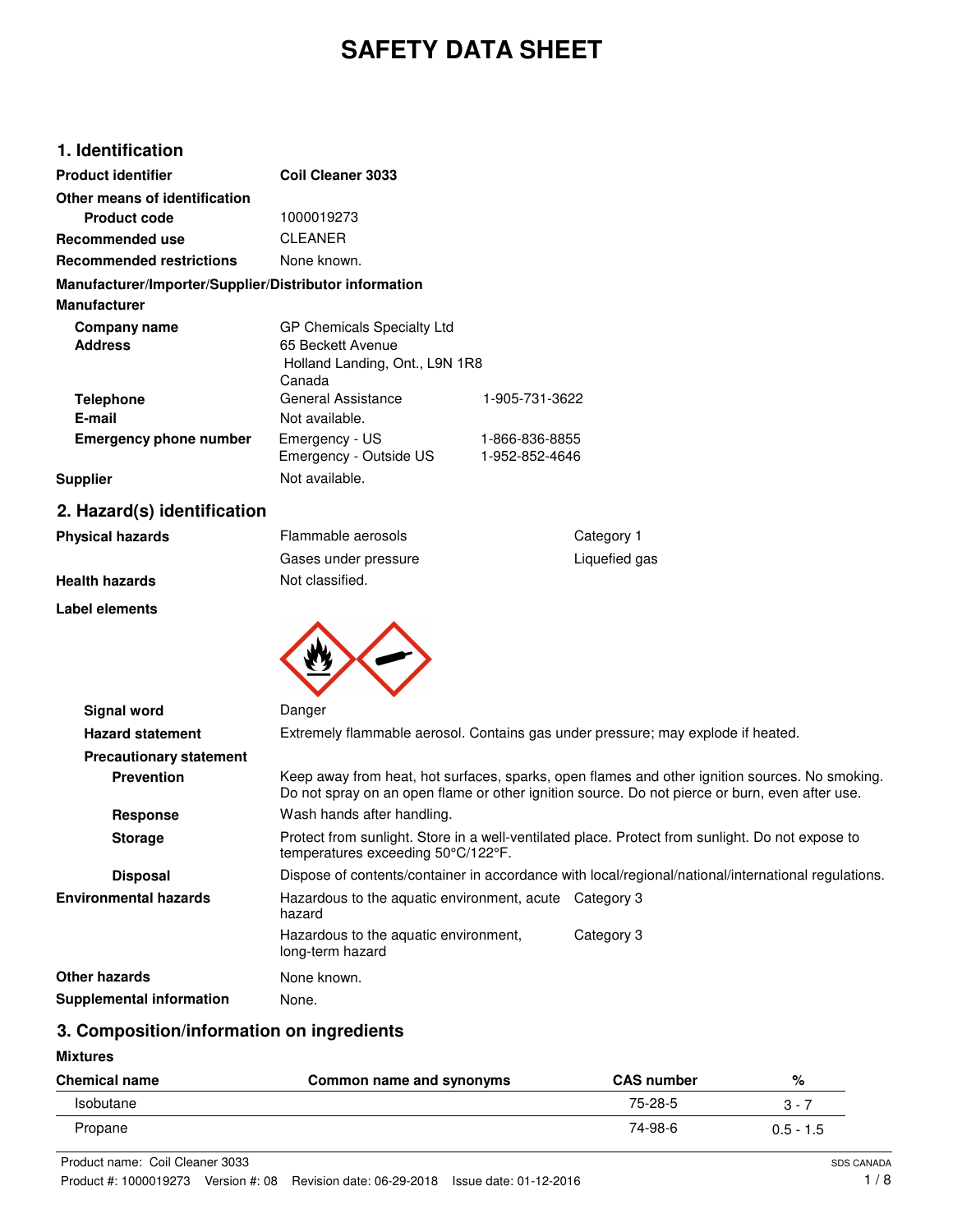| <b>Chemical name</b>                                                         | Common name and synonyms                                                                                                                                                                                                                                                                                                                                                                         | <b>CAS number</b> | %          |
|------------------------------------------------------------------------------|--------------------------------------------------------------------------------------------------------------------------------------------------------------------------------------------------------------------------------------------------------------------------------------------------------------------------------------------------------------------------------------------------|-------------------|------------|
| Sodium Nitrite                                                               |                                                                                                                                                                                                                                                                                                                                                                                                  | 7632-00-0         | $0.1 - 1$  |
| Other components below reportable levels                                     |                                                                                                                                                                                                                                                                                                                                                                                                  |                   | $60 - 100$ |
|                                                                              | All concentrations are in percent by weight unless ingredient is a gas. Gas concentrations are in percent by volume.                                                                                                                                                                                                                                                                             |                   |            |
| 4. First-aid measures                                                        |                                                                                                                                                                                                                                                                                                                                                                                                  |                   |            |
| <b>Inhalation</b>                                                            | Move to fresh air. Call a physician if symptoms develop or persist.                                                                                                                                                                                                                                                                                                                              |                   |            |
| <b>Skin contact</b>                                                          | Wash off with soap and water. Get medical attention if irritation develops and persists.                                                                                                                                                                                                                                                                                                         |                   |            |
| Eye contact                                                                  | Rinse with water. Get medical attention if irritation develops and persists.                                                                                                                                                                                                                                                                                                                     |                   |            |
| Ingestion                                                                    | Not likely, due to the form of the product.                                                                                                                                                                                                                                                                                                                                                      |                   |            |
| <b>Most important</b><br>symptoms/effects, acute and<br>delayed              | Direct contact with eyes may cause temporary irritation.                                                                                                                                                                                                                                                                                                                                         |                   |            |
| Indication of immediate<br>medical attention and special<br>treatment needed | Provide general supportive measures and treat symptomatically.                                                                                                                                                                                                                                                                                                                                   |                   |            |
| <b>General information</b>                                                   | Ensure that medical personnel are aware of the material(s) involved, and take precautions to<br>protect themselves.                                                                                                                                                                                                                                                                              |                   |            |
| 5. Fire-fighting measures                                                    |                                                                                                                                                                                                                                                                                                                                                                                                  |                   |            |
| Suitable extinguishing media                                                 | Water fog. Foam. Dry chemical powder. Carbon dioxide (CO2).                                                                                                                                                                                                                                                                                                                                      |                   |            |
| Unsuitable extinguishing<br>media                                            | None known.                                                                                                                                                                                                                                                                                                                                                                                      |                   |            |
| Specific hazards arising from<br>the chemical                                | Contents under pressure. Pressurized container may explode when exposed to heat or flame.<br>During fire, gases hazardous to health may be formed.                                                                                                                                                                                                                                               |                   |            |
| Special protective equipment<br>and precautions for firefighters             | Firefighters must use standard protective equipment including flame retardant coat, helmet with<br>face shield, gloves, rubber boots, and in enclosed spaces, SCBA.                                                                                                                                                                                                                              |                   |            |
| <b>Fire fighting</b><br>equipment/instructions                               | In case of fire: Stop leak if safe to do so. Do not move cargo or vehicle if cargo has been exposed<br>to heat. Move containers from fire area if you can do so without risk. Containers should be cooled<br>with water to prevent vapor pressure build up. For massive fire in cargo area, use unmanned hose<br>holder or monitor nozzles, if possible. If not, withdraw and let fire burn out. |                   |            |
| <b>Specific methods</b>                                                      | Move containers from fire area if you can do so without risk. Cool containers exposed to flames<br>with water until well after the fire is out. In the event of fire and/or explosion do not breathe fumes.                                                                                                                                                                                      |                   |            |
| <b>General fire hazards</b>                                                  | Extremely flammable aerosol. Contents under pressure. Pressurized container may explode when<br>exposed to heat or flame.                                                                                                                                                                                                                                                                        |                   |            |
| 6. Accidental release measures                                               |                                                                                                                                                                                                                                                                                                                                                                                                  |                   |            |
| <b>Personal precautions.</b>                                                 | Keep unnecessary personnel away. Keep people away from and upwind of spill/leak. Keep out of                                                                                                                                                                                                                                                                                                     |                   |            |

| Personal precautions,<br>protective equipment and<br>emergency procedures | Keep unnecessary personnel away. Keep people away from and upwind of spill/leak. Keep out of<br>low areas. Many gases are heavier than air and will spread along ground and collect in low or<br>confined areas (sewers, basements, tanks). Wear appropriate protective equipment and clothing<br>during clean-up. Emergency personnel need self-contained breathing equipment. Do not touch<br>damaged containers or spilled material unless wearing appropriate protective clothing. Ventilate<br>closed spaces before entering them. Local authorities should be advised if significant spillages<br>cannot be contained. For personal protection, see section 8 of the SDS. |
|---------------------------------------------------------------------------|---------------------------------------------------------------------------------------------------------------------------------------------------------------------------------------------------------------------------------------------------------------------------------------------------------------------------------------------------------------------------------------------------------------------------------------------------------------------------------------------------------------------------------------------------------------------------------------------------------------------------------------------------------------------------------|
| Methods and materials for<br>containment and cleaning up                  | Refer to attached safety data sheets and/or instructions for use. Stop leak if you can do so without<br>risk. Move the cylinder to a safe and open area if the leak is irreparable. Isolate area until gas has<br>dispersed. Eliminate all ignition sources (no smoking, flares, sparks, or flames in immediate area).<br>Keep combustibles (wood, paper, oil, etc.) away from spilled material. Prevent product from<br>entering drains. For waste disposal, see section 13 of the SDS.                                                                                                                                                                                        |
| <b>Environmental precautions</b>                                          | Avoid release to the environment. Inform appropriate managerial or supervisory personnel of all<br>environmental releases. Prevent further leakage or spillage if safe to do so. Avoid discharge into<br>drains, water courses or onto the ground.                                                                                                                                                                                                                                                                                                                                                                                                                              |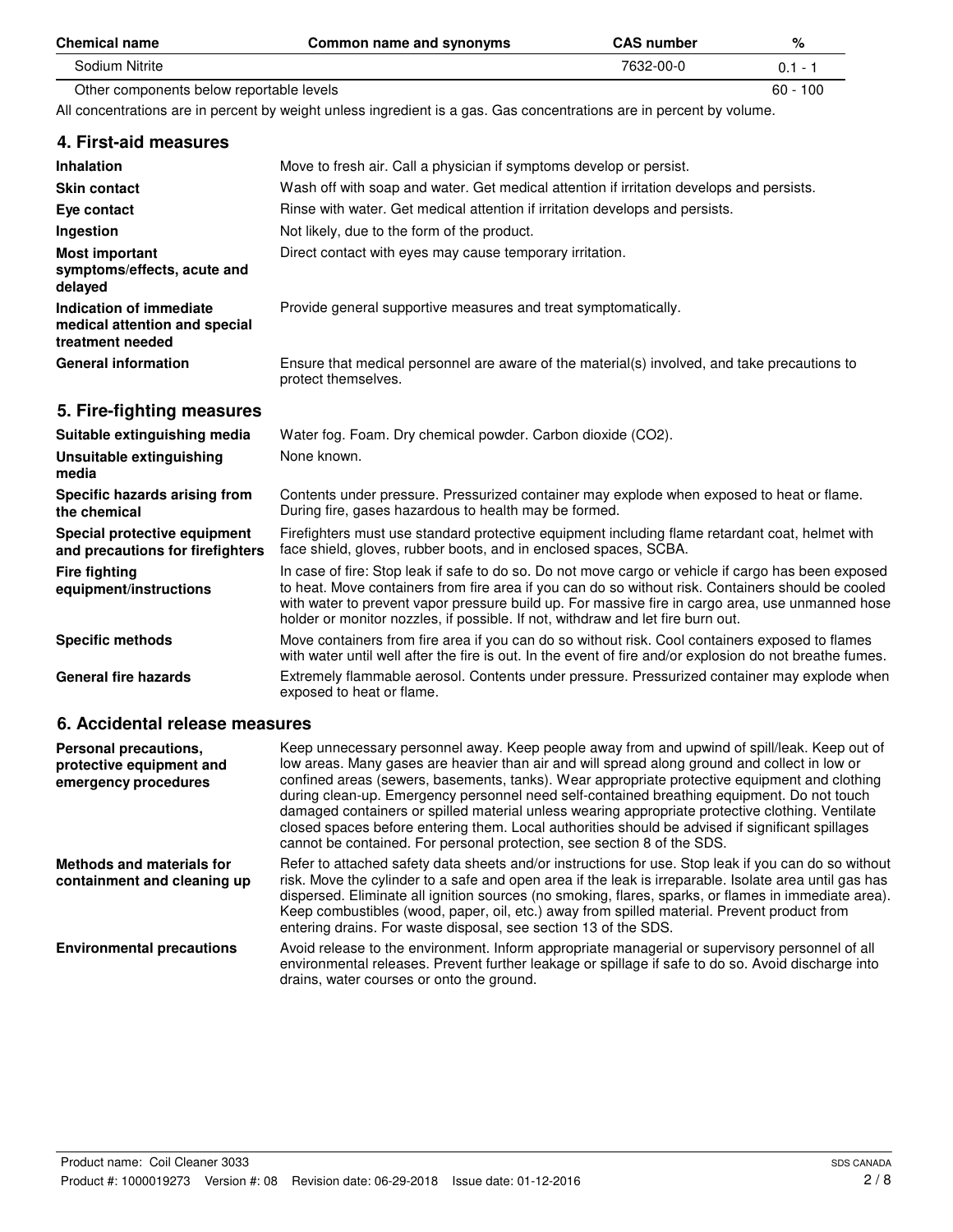# **7. Handling and storage**

| Precautions for safe handling                                   | Pressurized container: Do not pierce or burn, even after use. Do not use if spray button is missing<br>or defective. Do not spray on a naked flame or any other incandescent material. Do not smoke<br>while using or until sprayed surface is thoroughly dry. Do not cut, weld, solder, drill, grind, or<br>expose containers to heat, flame, sparks, or other sources of ignition. All equipment used when<br>handling the product must be grounded. Close valve after each use and when empty. Protect<br>cylinders from physical damage; do not drag, roll, slide, or drop. When moving cylinders, even for<br>short distances, use a cart (trolley, hand truck, etc.) designed to transport cylinders. Suck back of<br>water into the container must be prevented. Do not allow backfeed into the container. Purge air<br>from system before introducing gas. Use only properly specified equipment which is suitable for<br>this product, its supply pressure and temperature. Contact your gas supplier if in doubt. Do not<br>re-use empty containers. Use only in well-ventilated areas. Wear appropriate personal protective<br>equipment. Avoid release to the environment. Observe good industrial hygiene practices. |
|-----------------------------------------------------------------|-----------------------------------------------------------------------------------------------------------------------------------------------------------------------------------------------------------------------------------------------------------------------------------------------------------------------------------------------------------------------------------------------------------------------------------------------------------------------------------------------------------------------------------------------------------------------------------------------------------------------------------------------------------------------------------------------------------------------------------------------------------------------------------------------------------------------------------------------------------------------------------------------------------------------------------------------------------------------------------------------------------------------------------------------------------------------------------------------------------------------------------------------------------------------------------------------------------------------------------|
| Conditions for safe storage,<br>including any incompatibilities | Level 1 Aerosol.                                                                                                                                                                                                                                                                                                                                                                                                                                                                                                                                                                                                                                                                                                                                                                                                                                                                                                                                                                                                                                                                                                                                                                                                                  |
|                                                                 | Pressurized container. Protect from sunlight and do not expose to temperatures exceeding<br>50°C/122 °F. Do not puncture, incinerate or crush. Do not handle or store near an open flame,<br>heat or other sources of ignition. This material can accumulate static charge which may cause<br>spark and become an ignition source. Store in a well-ventilated place. Cylinders should be stored                                                                                                                                                                                                                                                                                                                                                                                                                                                                                                                                                                                                                                                                                                                                                                                                                                   |

away from incompatible materials (see Section 10 of the SDS).

upright, with valve protection cap in place, and firmly secured to prevent falling or being knocked over. Stored containers should be periodically checked for general condition and leakage. Store

**8. Exposure controls/personal protection**

| <b>Occupational exposure limits</b>                          |                                                                                                                                                                                                                                                                                                                                                                                                        |                                                                                                               |
|--------------------------------------------------------------|--------------------------------------------------------------------------------------------------------------------------------------------------------------------------------------------------------------------------------------------------------------------------------------------------------------------------------------------------------------------------------------------------------|---------------------------------------------------------------------------------------------------------------|
| <b>US. ACGIH Threshold Limit Values</b><br><b>Components</b> | <b>Type</b>                                                                                                                                                                                                                                                                                                                                                                                            | <b>Value</b>                                                                                                  |
| Isobutane (CAS 75-28-5)                                      | <b>STEL</b>                                                                                                                                                                                                                                                                                                                                                                                            | 1000 ppm                                                                                                      |
| <b>Components</b>                                            | Canada. Alberta OELs (Occupational Health & Safety Code, Schedule 1, Table 2)<br><b>Type</b>                                                                                                                                                                                                                                                                                                           | Value                                                                                                         |
| Propane (CAS 74-98-6)                                        | <b>TWA</b>                                                                                                                                                                                                                                                                                                                                                                                             | 1000 ppm                                                                                                      |
| <b>Components</b>                                            | Canada. Manitoba OELs (Reg. 217/2006, The Workplace Safety And Health Act)<br><b>Type</b>                                                                                                                                                                                                                                                                                                              | Value                                                                                                         |
| Isobutane (CAS 75-28-5)                                      | <b>STEL</b>                                                                                                                                                                                                                                                                                                                                                                                            | 1000 ppm                                                                                                      |
| <b>Components</b>                                            | Canada. Ontario OELs. (Control of Exposure to Biological or Chemical Agents)<br><b>Type</b>                                                                                                                                                                                                                                                                                                            | Value                                                                                                         |
| Isobutane (CAS 75-28-5)                                      | <b>TWA</b>                                                                                                                                                                                                                                                                                                                                                                                             | 800 ppm                                                                                                       |
| <b>Components</b>                                            | <b>Type</b>                                                                                                                                                                                                                                                                                                                                                                                            | Canada. Quebec OELs. (Ministry of Labor - Regulation Respecting the Quality of the Work Environment)<br>Value |
| Propane (CAS 74-98-6)                                        | <b>TWA</b>                                                                                                                                                                                                                                                                                                                                                                                             | 1800 mg/m3<br>1000 ppm                                                                                        |
| <b>Biological limit values</b>                               | No biological exposure limits noted for the ingredient(s).                                                                                                                                                                                                                                                                                                                                             |                                                                                                               |
| Appropriate engineering<br>controls                          | Good general ventilation (typically 10 air changes per hour) should be used. Ventilation rates<br>should be matched to conditions. If applicable, use process enclosures, local exhaust ventilation,<br>or other engineering controls to maintain airborne levels below recommended exposure limits. If<br>exposure limits have not been established, maintain airborne levels to an acceptable level. |                                                                                                               |
|                                                              | Individual protection measures, such as personal protective equipment                                                                                                                                                                                                                                                                                                                                  |                                                                                                               |
| Eye/face protection                                          | Wear safety glasses with side shields (or goggles).                                                                                                                                                                                                                                                                                                                                                    |                                                                                                               |
| <b>Skin protection</b><br><b>Hand protection</b>             | Wear appropriate chemical resistant gloves. Suitable gloves can be recommended by the glove<br>supplier.                                                                                                                                                                                                                                                                                               |                                                                                                               |
| <b>Other</b>                                                 | Wear suitable protective clothing.                                                                                                                                                                                                                                                                                                                                                                     |                                                                                                               |
| <b>Respiratory protection</b>                                | air-supplied respirator.                                                                                                                                                                                                                                                                                                                                                                               | If permissible levels are exceeded use NIOSH mechanical filter / organic vapor cartridge or an                |
| <b>Thermal hazards</b>                                       | Wear appropriate thermal protective clothing, when necessary.                                                                                                                                                                                                                                                                                                                                          |                                                                                                               |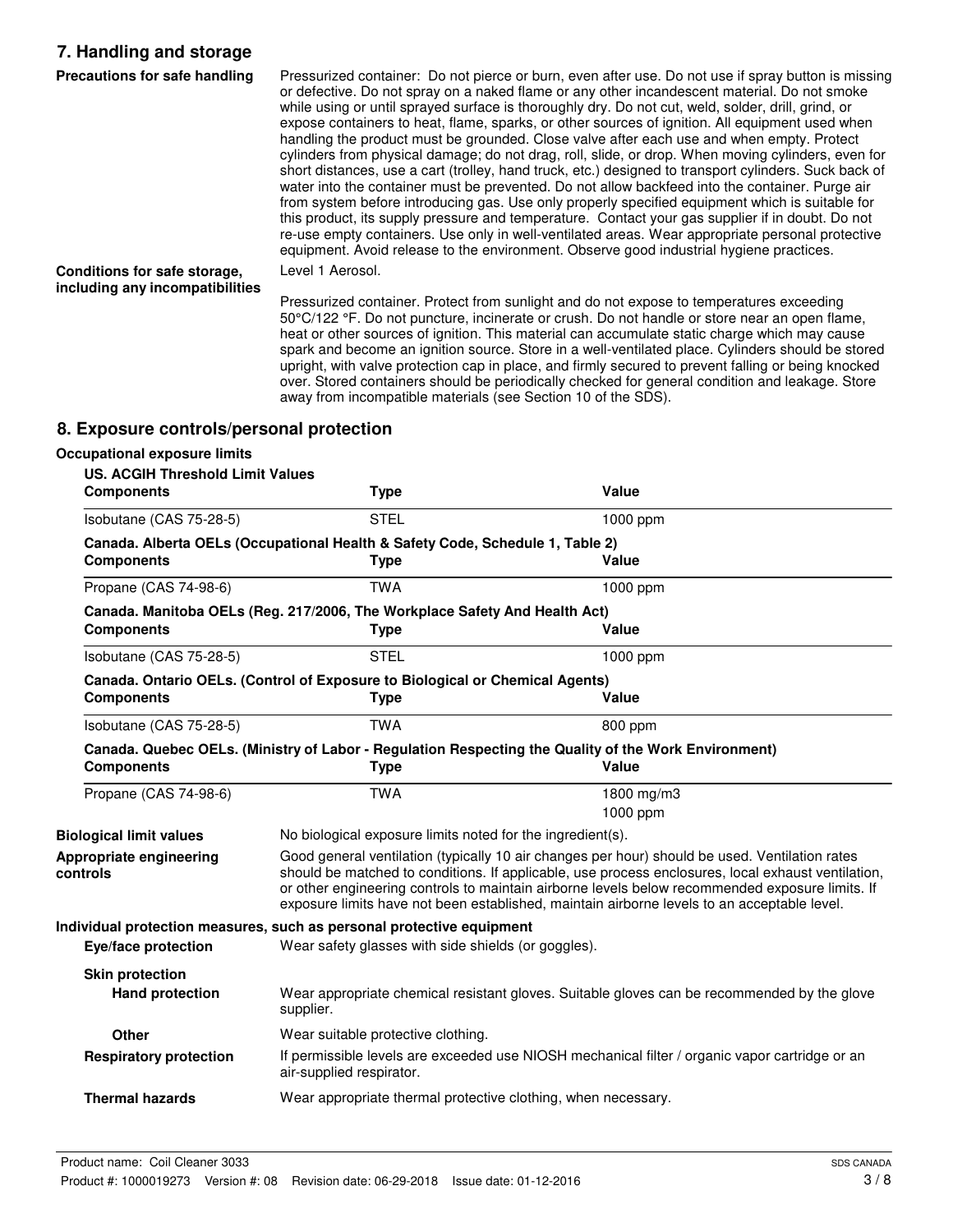When using do not smoke. Always observe good personal hygiene measures, such as washing after handling the material and before eating, drinking, and/or smoking. Routinely wash work clothing and protective equipment to remove contaminants.

#### **9. Physical and chemical properties**

| <b>Appearance</b>                                 |                                                              |
|---------------------------------------------------|--------------------------------------------------------------|
| <b>Physical state</b>                             | Gas.                                                         |
| Form                                              | Aerosol. Liquefied gas.                                      |
| Color                                             | Not available.                                               |
| Odor                                              | Not available.                                               |
| <b>Odor threshold</b>                             | Not available.                                               |
| рH                                                | Not available.                                               |
| Melting point/freezing point                      | Not available.                                               |
| Initial boiling point and boiling<br>range        | Not available.                                               |
| <b>Flash point</b>                                | -156.0 $\degree$ F (-104.4 $\degree$ C) PROPELLANT estimated |
| <b>Evaporation rate</b>                           | Not available.                                               |
| Flammability (solid, gas)                         | Not available.                                               |
| Upper/lower flammability or explosive limits      |                                                              |
| <b>Flammability limit - lower</b><br>(%)          | Not available.                                               |
| <b>Flammability limit - upper</b><br>$(\%)$       | Not available.                                               |
| Explosive limit - lower (%)                       | Not available.                                               |
| Explosive limit - upper (%)                       | Not available.                                               |
| Vapor pressure                                    | Not available.                                               |
| <b>Vapor density</b>                              | Not available.                                               |
| <b>Relative density</b>                           | Not available.                                               |
| Solubility(ies)                                   |                                                              |
| Solubility (water)                                | Not available.                                               |
| <b>Partition coefficient</b><br>(n-octanol/water) | Not available.                                               |
| <b>Auto-ignition temperature</b>                  | Not available.                                               |
| <b>Decomposition temperature</b>                  | Not available.                                               |
| <b>Viscosity</b>                                  | Not available.                                               |
| <b>Other information</b>                          |                                                              |
| Aerosol foam                                      |                                                              |
| <b>Flame duration</b>                             | $0 \text{ min}$                                              |
| <b>Flame height</b>                               | 0 cm                                                         |
| <b>Explosive properties</b>                       | Not explosive.                                               |
| <b>Oxidizing properties</b>                       | Not oxidizing.                                               |
| <b>Specific gravity</b>                           | 0.934 estimated                                              |
|                                                   |                                                              |

#### **10. Stability and reactivity**

| Reactivity                                   | The product is stable and non-reactive under normal conditions of use, storage and transport. |
|----------------------------------------------|-----------------------------------------------------------------------------------------------|
| <b>Chemical stability</b>                    | Material is stable under normal conditions.                                                   |
| <b>Possibility of hazardous</b><br>reactions | Hazardous polymerization does not occur.                                                      |
| <b>Conditions to avoid</b>                   | Heat. Avoid temperatures exceeding the flash point. Contact with incompatible materials.      |
| Incompatible materials                       | Strong oxidizing agents.                                                                      |
| <b>Hazardous decomposition</b><br>products   | No hazardous decomposition products are known.                                                |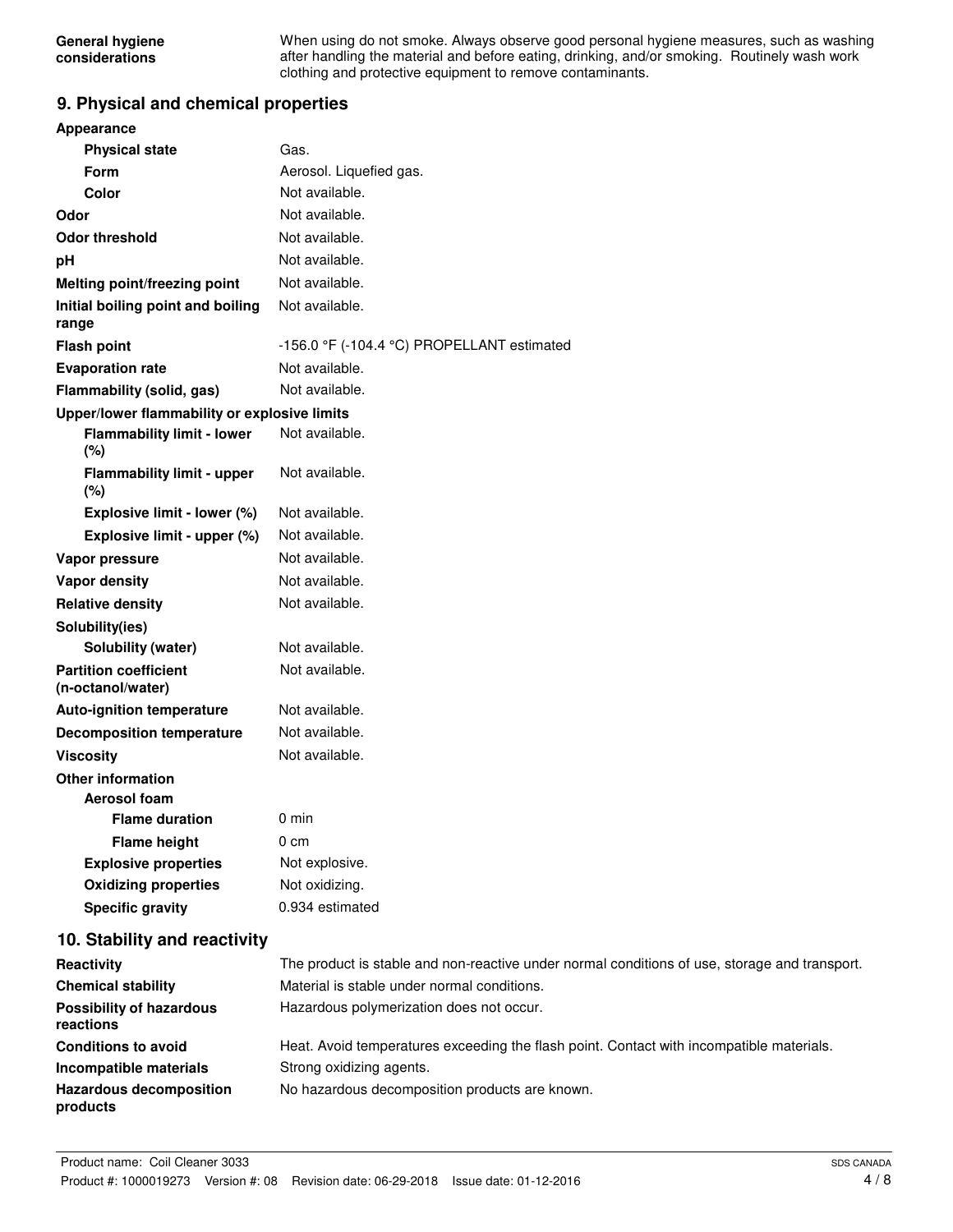# **11. Toxicological information**

#### **Information on likely routes of exposure**

| <b>Inhalation</b>                                                                  | No adverse effects due to inhalation are expected.       |
|------------------------------------------------------------------------------------|----------------------------------------------------------|
| <b>Skin contact</b>                                                                | No adverse effects due to skin contact are expected.     |
| Eye contact                                                                        | Direct contact with eyes may cause temporary irritation. |
| Ingestion                                                                          | Expected to be a low ingestion hazard.                   |
| Symptoms related to the<br>physical, chemical and<br>toxicological characteristics | Direct contact with eyes may cause temporary irritation. |

#### **Information on toxicological effects**

#### **Acute toxicity**

| <b>Components</b>                                     | <b>Species</b>                                                                                                      | <b>Test Results</b>                                                          |  |
|-------------------------------------------------------|---------------------------------------------------------------------------------------------------------------------|------------------------------------------------------------------------------|--|
| Isobutane (CAS 75-28-5)                               |                                                                                                                     |                                                                              |  |
| <u>Acute</u>                                          |                                                                                                                     |                                                                              |  |
| <b>Inhalation</b>                                     |                                                                                                                     |                                                                              |  |
| Gas                                                   |                                                                                                                     |                                                                              |  |
| LC50                                                  | Mouse                                                                                                               | 1237 mg/l, 120 Minutes                                                       |  |
|                                                       |                                                                                                                     | 52 %, 120 Minutes                                                            |  |
| LC50                                                  | Rat                                                                                                                 | 1355 mg/l                                                                    |  |
| Propane (CAS 74-98-6)                                 |                                                                                                                     |                                                                              |  |
| <b>Acute</b>                                          |                                                                                                                     |                                                                              |  |
| <b>Inhalation</b>                                     |                                                                                                                     |                                                                              |  |
| LC50                                                  | Mouse                                                                                                               | 1237 mg/l, 120 Minutes                                                       |  |
|                                                       |                                                                                                                     | 52 %, 120 Minutes                                                            |  |
|                                                       | Rat                                                                                                                 | 1355 mg/l                                                                    |  |
|                                                       |                                                                                                                     | 658 mg/l/4h                                                                  |  |
| Sodium Nitrite (CAS 7632-00-0)                        |                                                                                                                     |                                                                              |  |
| <u>Acute</u>                                          |                                                                                                                     |                                                                              |  |
| Oral                                                  |                                                                                                                     |                                                                              |  |
| LD50                                                  | Rat                                                                                                                 | 180 mg/kg                                                                    |  |
|                                                       |                                                                                                                     |                                                                              |  |
|                                                       | * Estimates for product may be based on additional component data not shown.                                        |                                                                              |  |
| <b>Skin corrosion/irritation</b>                      | Prolonged skin contact may cause temporary irritation.                                                              |                                                                              |  |
| Serious eye damage/eye<br>irritation                  | Direct contact with eyes may cause temporary irritation.                                                            |                                                                              |  |
| Respiratory or skin sensitization                     |                                                                                                                     |                                                                              |  |
| <b>Respiratory sensitization</b>                      | Not a respiratory sensitizer.                                                                                       |                                                                              |  |
| <b>Skin sensitization</b>                             | This product is not expected to cause skin sensitization.                                                           |                                                                              |  |
| Germ cell mutagenicity                                | No data available to indicate product or any components present at greater than 0.1% are<br>mutagenic or genotoxic. |                                                                              |  |
| Carcinogenicity                                       | Not available.                                                                                                      |                                                                              |  |
| <b>Reproductive toxicity</b>                          |                                                                                                                     | This product is not expected to cause reproductive or developmental effects. |  |
| Specific target organ toxicity -<br>single exposure   | Not classified.                                                                                                     |                                                                              |  |
| Specific target organ toxicity -<br>repeated exposure | Not classified.                                                                                                     |                                                                              |  |
| <b>Aspiration hazard</b>                              | Not likely, due to the form of the product.                                                                         |                                                                              |  |
| 12. Ecological information                            |                                                                                                                     |                                                                              |  |
| Ecotoxicity                                           | Harmful to aquatic life with long lasting effects.                                                                  |                                                                              |  |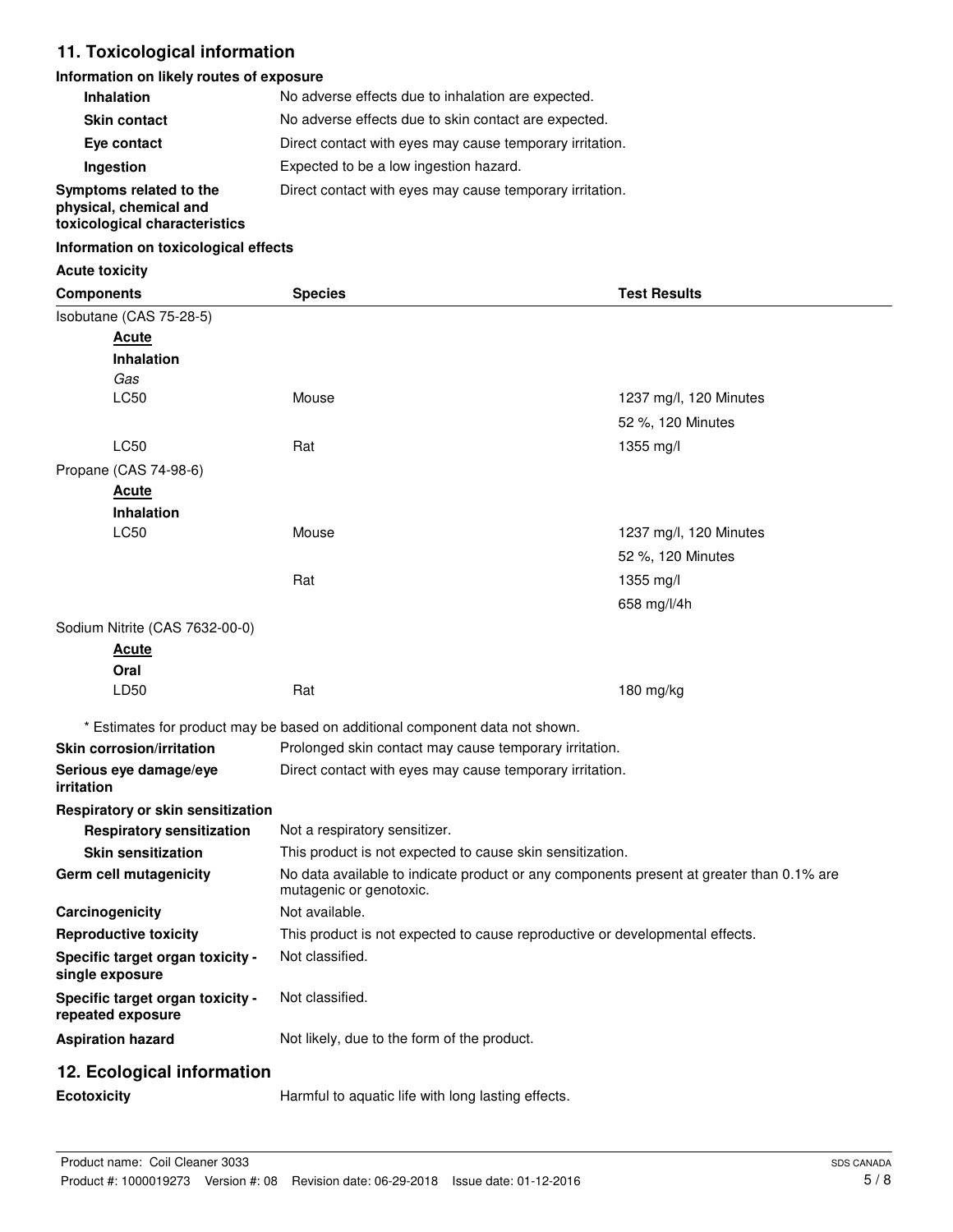| <b>Components</b>                                 |                                                                                                                                                                                                                                                                                                                                                                                                                     | <b>Species</b>                                                                                                                                                                                                         | <b>Test Results</b>          |  |  |
|---------------------------------------------------|---------------------------------------------------------------------------------------------------------------------------------------------------------------------------------------------------------------------------------------------------------------------------------------------------------------------------------------------------------------------------------------------------------------------|------------------------------------------------------------------------------------------------------------------------------------------------------------------------------------------------------------------------|------------------------------|--|--|
| Sodium Nitrite (CAS 7632-00-0)                    |                                                                                                                                                                                                                                                                                                                                                                                                                     |                                                                                                                                                                                                                        |                              |  |  |
| <b>Aquatic</b>                                    |                                                                                                                                                                                                                                                                                                                                                                                                                     |                                                                                                                                                                                                                        |                              |  |  |
| Crustacea                                         | <b>EC50</b>                                                                                                                                                                                                                                                                                                                                                                                                         | Greasyback shrimp (Metapenaeus<br>ensis)                                                                                                                                                                               | 16.14 - 26.61 mg/l, 48 hours |  |  |
| Fish                                              | LC50                                                                                                                                                                                                                                                                                                                                                                                                                | Rainbow trout, donaldson trout<br>(Oncorhynchus mykiss)                                                                                                                                                                | 0.15 - 0.25 mg/l, 96 hours   |  |  |
|                                                   |                                                                                                                                                                                                                                                                                                                                                                                                                     | * Estimates for product may be based on additional component data not shown.                                                                                                                                           |                              |  |  |
| Persistence and degradability                     |                                                                                                                                                                                                                                                                                                                                                                                                                     | No data is available on the degradability of this product.                                                                                                                                                             |                              |  |  |
| <b>Bioaccumulative potential</b>                  |                                                                                                                                                                                                                                                                                                                                                                                                                     |                                                                                                                                                                                                                        |                              |  |  |
| Partition coefficient n-octanol / water (log Kow) |                                                                                                                                                                                                                                                                                                                                                                                                                     |                                                                                                                                                                                                                        |                              |  |  |
| Isobutane                                         |                                                                                                                                                                                                                                                                                                                                                                                                                     | 2.76                                                                                                                                                                                                                   |                              |  |  |
| Propane                                           |                                                                                                                                                                                                                                                                                                                                                                                                                     | 2.36                                                                                                                                                                                                                   |                              |  |  |
| <b>Mobility in soil</b>                           | No data available.                                                                                                                                                                                                                                                                                                                                                                                                  |                                                                                                                                                                                                                        |                              |  |  |
| Other adverse effects                             |                                                                                                                                                                                                                                                                                                                                                                                                                     | No other adverse environmental effects (e.g. ozone depletion, photochemical ozone creation<br>potential, endocrine disruption, global warming potential) are expected from this component.                             |                              |  |  |
| 13. Disposal considerations                       |                                                                                                                                                                                                                                                                                                                                                                                                                     |                                                                                                                                                                                                                        |                              |  |  |
| <b>Disposal instructions</b>                      |                                                                                                                                                                                                                                                                                                                                                                                                                     |                                                                                                                                                                                                                        |                              |  |  |
|                                                   | Collect and reclaim or dispose in sealed containers at licensed waste disposal site. Contents<br>under pressure. Do not puncture, incinerate or crush. Do not allow this material to drain into<br>sewers/water supplies. Do not contaminate ponds, waterways or ditches with chemical or used<br>container. Dispose of contents/container in accordance with local/regional/national/international<br>regulations. |                                                                                                                                                                                                                        |                              |  |  |
| <b>Local disposal regulations</b>                 |                                                                                                                                                                                                                                                                                                                                                                                                                     | Dispose in accordance with all applicable regulations.                                                                                                                                                                 |                              |  |  |
| Hazardous waste code                              |                                                                                                                                                                                                                                                                                                                                                                                                                     | The waste code should be assigned in discussion between the user, the producer and the waste<br>disposal company.                                                                                                      |                              |  |  |
| Waste from residues / unused<br>products          |                                                                                                                                                                                                                                                                                                                                                                                                                     | Dispose of in accordance with local regulations. Empty containers or liners may retain some<br>product residues. This material and its container must be disposed of in a safe manner (see:<br>Disposal instructions). |                              |  |  |
| <b>Contaminated packaging</b>                     | Since emptied containers may retain product residue, follow label warnings even after container is<br>emptied. Empty containers should be taken to an approved waste handling site for recycling or<br>disposal. Do not re-use empty containers.                                                                                                                                                                    |                                                                                                                                                                                                                        |                              |  |  |
| 14. Transport information                         |                                                                                                                                                                                                                                                                                                                                                                                                                     |                                                                                                                                                                                                                        |                              |  |  |
| <b>TDG</b>                                        |                                                                                                                                                                                                                                                                                                                                                                                                                     |                                                                                                                                                                                                                        |                              |  |  |
| <b>UN number</b>                                  | UN1950                                                                                                                                                                                                                                                                                                                                                                                                              |                                                                                                                                                                                                                        |                              |  |  |
| UN proper shipping name                           | AEROSOLS, flammable                                                                                                                                                                                                                                                                                                                                                                                                 |                                                                                                                                                                                                                        |                              |  |  |
| <b>Transport hazard class(es)</b>                 |                                                                                                                                                                                                                                                                                                                                                                                                                     |                                                                                                                                                                                                                        |                              |  |  |
| <b>Class</b>                                      | 2.1                                                                                                                                                                                                                                                                                                                                                                                                                 |                                                                                                                                                                                                                        |                              |  |  |
| <b>Subsidiary risk</b>                            |                                                                                                                                                                                                                                                                                                                                                                                                                     |                                                                                                                                                                                                                        |                              |  |  |
| Packing group                                     | Not applicable.                                                                                                                                                                                                                                                                                                                                                                                                     |                                                                                                                                                                                                                        |                              |  |  |
| <b>Environmental hazards</b>                      |                                                                                                                                                                                                                                                                                                                                                                                                                     | D<br>Special precautions for user Read safety instructions, SDS and emergency procedures before handling.                                                                                                              |                              |  |  |
|                                                   |                                                                                                                                                                                                                                                                                                                                                                                                                     | This product meets the exemption requirements and may be shipped as a limited quantity.                                                                                                                                |                              |  |  |
| IATA                                              |                                                                                                                                                                                                                                                                                                                                                                                                                     |                                                                                                                                                                                                                        |                              |  |  |
| <b>UN number</b>                                  | <b>UN1950</b>                                                                                                                                                                                                                                                                                                                                                                                                       |                                                                                                                                                                                                                        |                              |  |  |
| UN proper shipping name                           | Aerosols, flammable                                                                                                                                                                                                                                                                                                                                                                                                 |                                                                                                                                                                                                                        |                              |  |  |
| <b>Transport hazard class(es)</b>                 |                                                                                                                                                                                                                                                                                                                                                                                                                     |                                                                                                                                                                                                                        |                              |  |  |
| <b>Class</b>                                      | 2.1                                                                                                                                                                                                                                                                                                                                                                                                                 |                                                                                                                                                                                                                        |                              |  |  |
| <b>Subsidiary risk</b>                            |                                                                                                                                                                                                                                                                                                                                                                                                                     |                                                                                                                                                                                                                        |                              |  |  |
| Label(s)                                          | 2.1                                                                                                                                                                                                                                                                                                                                                                                                                 |                                                                                                                                                                                                                        |                              |  |  |
| Packing group                                     | Not applicable.                                                                                                                                                                                                                                                                                                                                                                                                     |                                                                                                                                                                                                                        |                              |  |  |
| <b>Environmental hazards</b><br><b>ERG Code</b>   | 10L                                                                                                                                                                                                                                                                                                                                                                                                                 | No.                                                                                                                                                                                                                    |                              |  |  |
|                                                   |                                                                                                                                                                                                                                                                                                                                                                                                                     |                                                                                                                                                                                                                        |                              |  |  |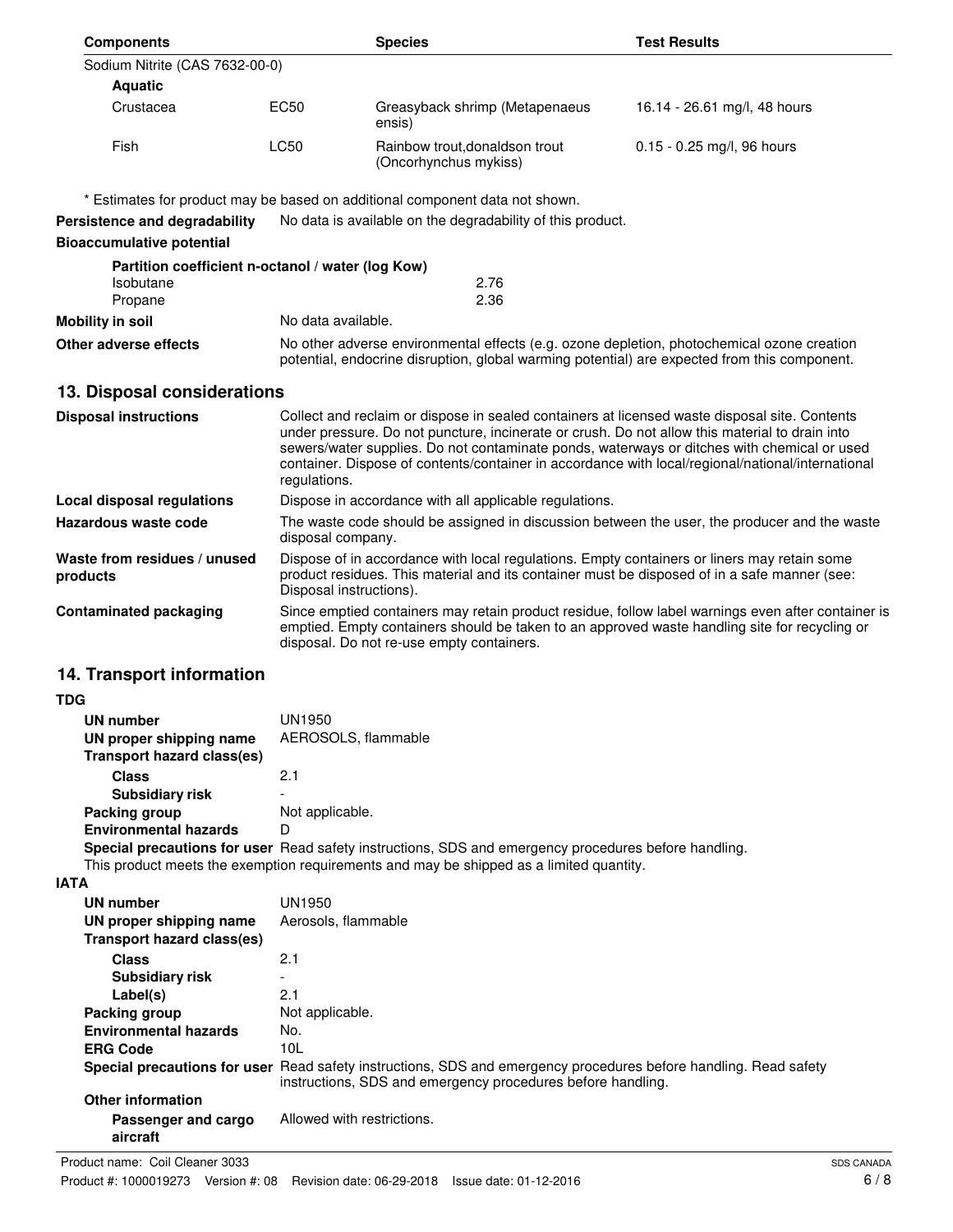| Cargo aircraft only            | Allowed with restrictions.                                                                                                                                                      |  |  |
|--------------------------------|---------------------------------------------------------------------------------------------------------------------------------------------------------------------------------|--|--|
| IMDG                           |                                                                                                                                                                                 |  |  |
| UN number                      | UN1950                                                                                                                                                                          |  |  |
| UN proper shipping name        | <b>AEROSOLS</b>                                                                                                                                                                 |  |  |
| Transport hazard class(es)     |                                                                                                                                                                                 |  |  |
| <b>Class</b>                   | 2.1                                                                                                                                                                             |  |  |
| <b>Subsidiary risk</b>         |                                                                                                                                                                                 |  |  |
| Label(s)                       | 2.1                                                                                                                                                                             |  |  |
| Packing group                  | Not applicable.                                                                                                                                                                 |  |  |
| <b>Environmental hazards</b>   |                                                                                                                                                                                 |  |  |
| <b>Marine pollutant</b>        | No.                                                                                                                                                                             |  |  |
| EmS                            | $F-D. S-U$                                                                                                                                                                      |  |  |
|                                | Special precautions for user Read safety instructions, SDS and emergency procedures before handling. Read safety<br>instructions, SDS and emergency procedures before handling. |  |  |
| Transport in bulk according to | Not applicable.                                                                                                                                                                 |  |  |
| Annex II of MARPOL 73/78 and   |                                                                                                                                                                                 |  |  |

#### **the IBC Code**

**IATA; IMDG; TDG**



Avoid transport on vehicles where the load space is not separated from the driver's compartment. Ensure vehicle driver is aware of the potential hazards of the load and knows what to do in the event of an accident or an emergency. Before transporting product containers: Ensure that containers are firmly secured. Ensure cylinder valve is closed and not leaking. Ensure valve outlet cap nut or plug (where provided) is correctly fitted. Ensure valve protection device (where provided) is correctly fitted. Ensure adequate ventilation. Ensure compliance with applicable regulations.

#### **15. Regulatory information**

# **Canadian regulations Controlled Drugs and Substances Act**

Not regulated. **Export Control List (CEPA 1999, Schedule 3)**

Not listed.

**Greenhouse Gases**

Not listed.

**Precursor Control Regulations**

Not regulated.

# **International regulations**

**Stockholm Convention**

Not applicable.

**Rotterdam Convention**

Not applicable.

**Kyoto protocol**

Not applicable. **Montreal Protocol**

Not applicable.

**Basel Convention**

Not applicable.